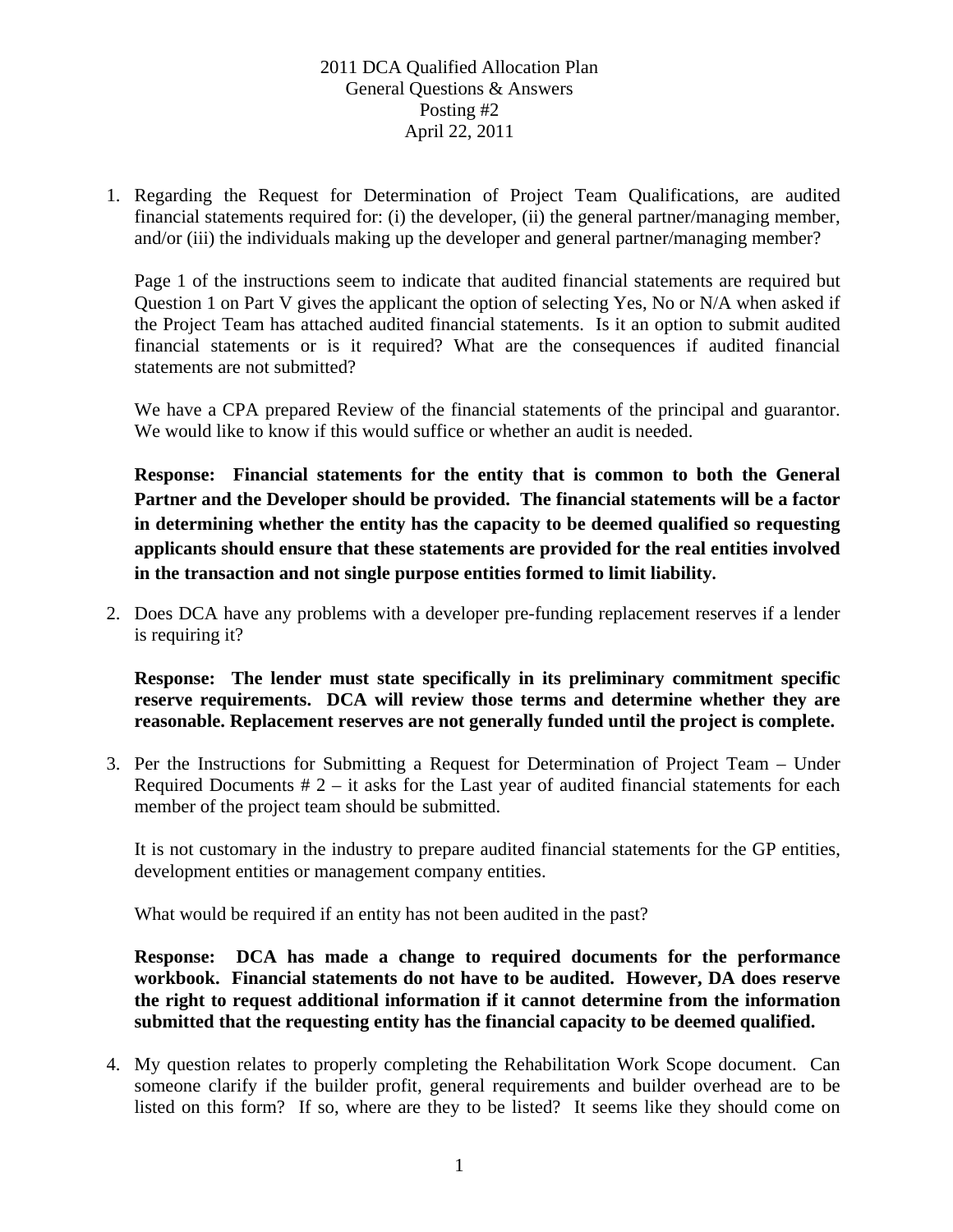separate lines after the Total (Structures & Land Improvements), but that is not clear. Please advise.

**Response: The "2011 Rehabilitation Work Scope" form is for calculating the rehabilitation costs associated with the total "Land Improvements" (on-site improvements) and the total "Structures" (including rehabilitation of non-residential buildings). The costs associated with Contractor Services (General Requirements, Overhead and Profit) are NOT to be included when completing this form (see "Notes On Completing This Form located at the form header).** 

**The file can be found at the following link.** 

http://www.dca.ga.gov/housing/HousingDevelopment/programs/downloads/2011QAPDocs/ Manual/2011%20OAH%20Manual/Application%20Process%20to%20Construction%20Com pletion/B.%20Architectural/Forms/PNA%20Forms/11RehabilitationWorkScope.xls

5. RE: Scoring, XVII. Leveraging Resources A. Grants / Loans

Are there any guidelines for "Long term Ground leases for nominal consideration and no other land costs"?

**Response**: **Please refer to Appendix I VII Site Control which indicates that a "binding long term ground lease or option" must have a term of 45 years. It must not include upfront fees or annual expenses representative of market lease payments. DCA may look beyond the terms of the lease to determine that land costs have been shifted to other budget categories and find that the project is not eligible for this point especially if there is an identity of interest between the lessor and the lessee.** 

6. RE: Scoring, XVII. Leveraging Resources C. Off Site Improvement, Amenity and Facility Investment

A local foundation or government is considering our request for a \$1,000,000 commitment of resources in offsite improvements and amenities to comply with this section of the QAP. Subject to confirmation from the Market Studies, we intend to submit two (2) applications in 2011 -- one Family and one HFOP. Can the commitment letter from the government, trust or foundation be included in both of our applications?

# **Response: No, the applicant must select one project which will benefit from the investment in order for points to be awarded.**

7. In order to receive the points for Phased Developments, the first phase of a project must have commenced construction by the application deadline. Before commencing construction on the first phase, DCA reviews the plans, specs and other documents and provides the owner with comments and possibly revisions to the plans. So that we can incorporate all comments from DCA's plan review into the final plans sent to the city in time to get a permit to achieve DCA's definition of "commence construction", could you clarify procedurally how we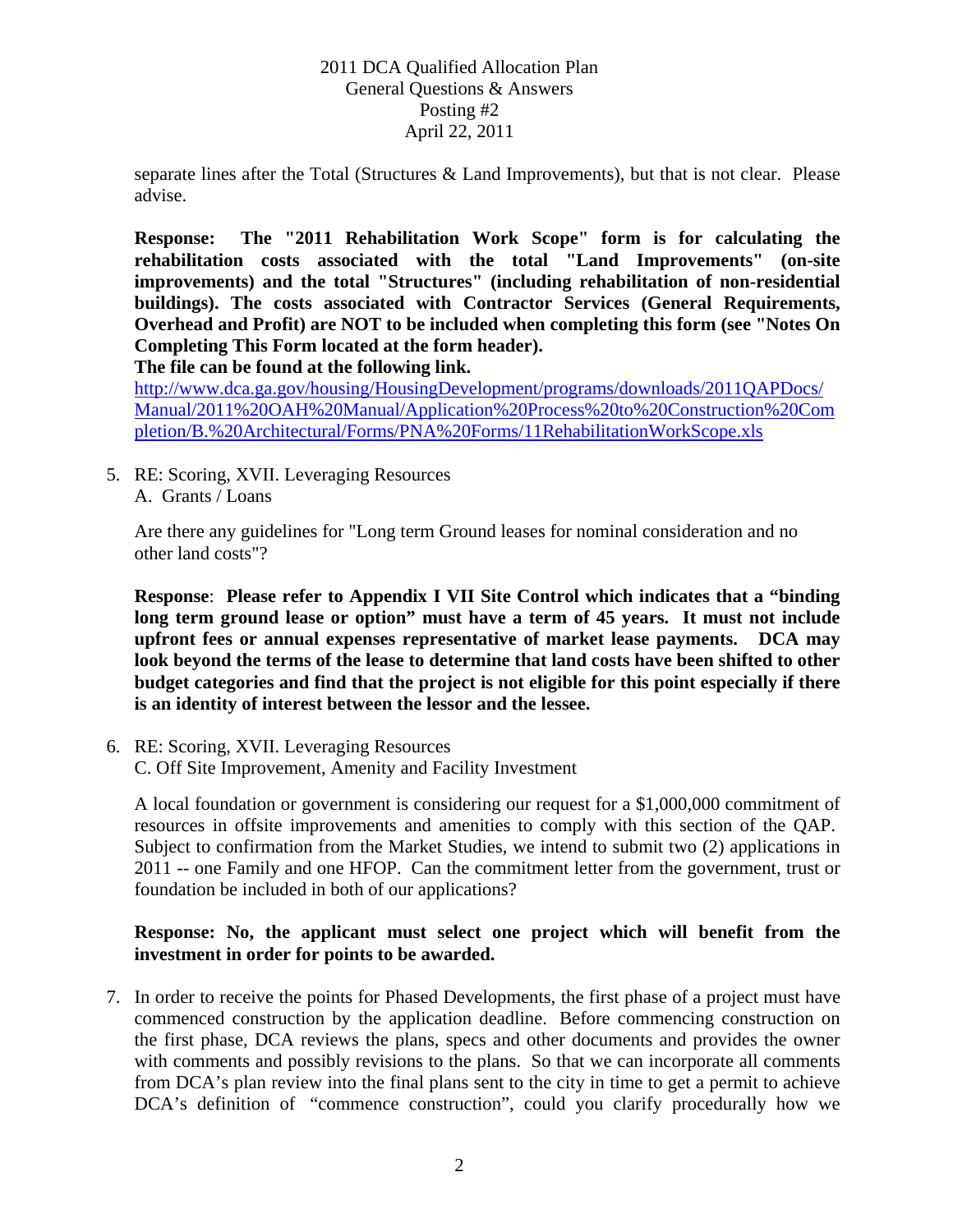should provide you with the information? The Architectural Submittal Form tells us when certain documents are due to DCA, however, the deadlines for these documents do not necessarily contemplate that the owner is submitting a 2011 application and would need DCA's sign-off on the plans much sooner than an owner who is not submitting a 2011 application. What is the best way to proceed so that our plans get reviewed, comments are generated so that the criteria for these points can be met?

**Response**: **Applicants are required to meet the criteria set forth in the respective QAP under which the phase it is seeking funding. Tax credit only projects must have commenced construction no later than the date set forth under the funding round the project was awarded. All projects awarded in 2010 must adhere to the Architectural submittal dates as stipulated in the "Design & Construction Transmittal" form. The submission dates do not prohibit an applicant from providing his documentation earlier than the dates posted. DCA will make every effort to process information as we receive it within the time frame allowed. Requests for extensions, failure to meet deadlines and failure to respond to additional requests for information or clarifications may delay this approval.** 

8. On page 5 of 18 re: the Summary Table / Demographic Data: the same dates from last year exist:

2010 and 2012........should they be adjusted to 2011 and 2013 or 2011 and 2014?

On page 8 of 18 re: Community Demographic Data: the same market entry date of 2013 is noted......should that be increased to 2014?

My take on both is that 2014 would be the first full year of tenancy for a LIHTC project awarded in late 2011. The fall back year would be to keep it at 2013, owing to the fact that it is very likely that certificate of occupancy's would be granted in mid to late 2013 for those deals awarded in 2011.

The 2011 Manual still does not require a checklist as an appendum to the study. In my opinion, the Manual pretty much states that the market study should conform to the specificity of the manual requirements, so a check list is really not needed.

**Response: The Summary Table / Demographic Data should be adjusted to reflect 2011 and 2013.** 

**The market entry date for all project is assumed to be no later than 12/31/2013.** 

### **The 2011 Manual does not require a checklist. The Market Study Manual and QAP state that the Market Study must conform to the manual requirements.**

9. A. Compliance with DCA Web-Based MITAS System Requirements 3 Points Applications which have an Owner and Developer that are determined to be in compliance with DCA web based MITAS Property Management system requirements as of 2/1/2011 will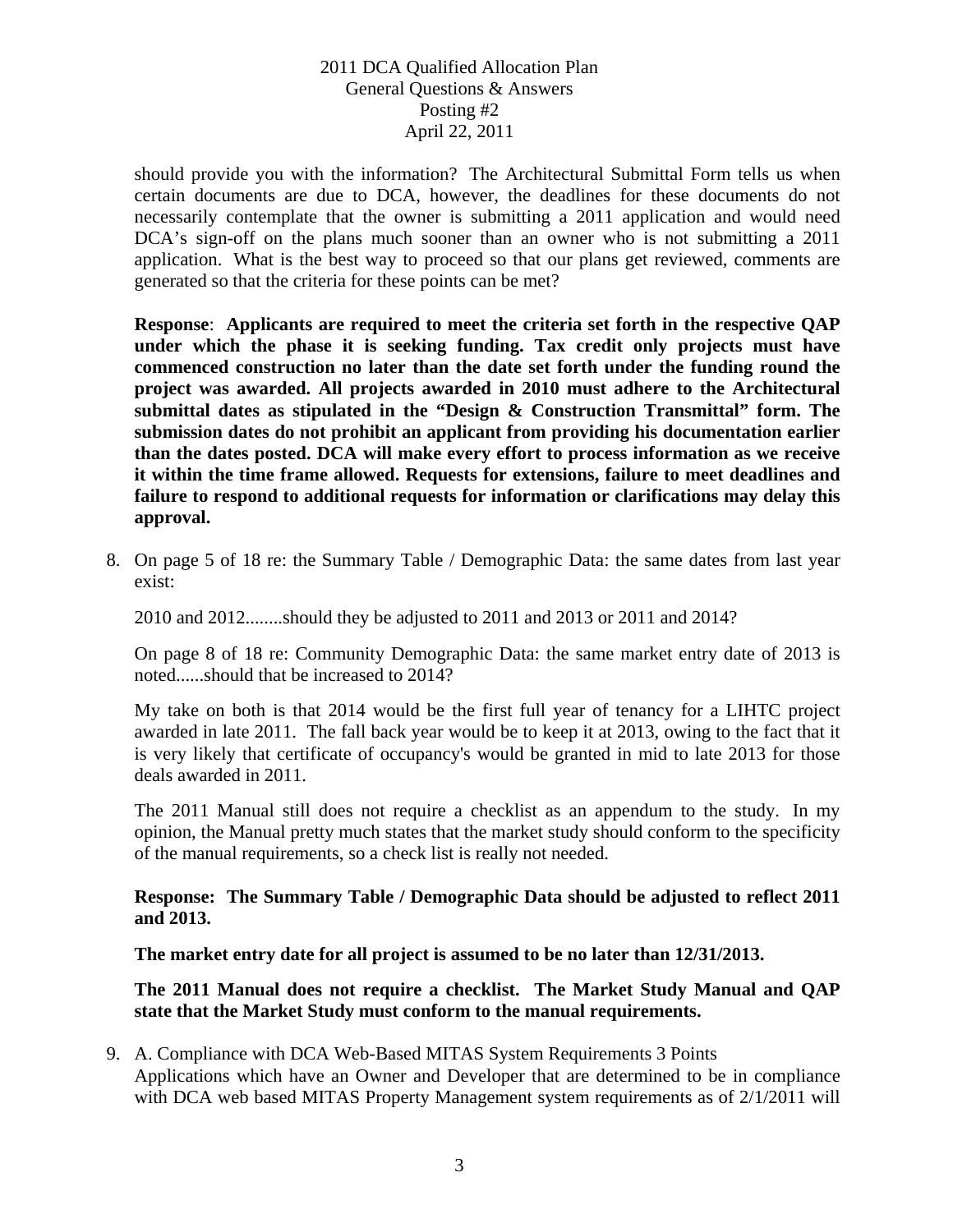receive three points. DCA reserves the right to deny the points under this category if it determines the data entry into the MITAS system is materially inaccurate.

Would we be eligible to receive those 3 points given that we did not have a property to list at the time of the deadline? The way this reads it is unclear if only owners & developers without previous deals that were leased up before the deadline are eligible for these points.

### **Response: Please refer to DCA's response to General Q&A 14, Posting #1 published on April 8.**

10. In the April 8 Q & A, question 14 an answer was given that applicants with no Georgia LIHTC would automatically be given the three MITAS points because they would be considered to be in compliance with the MITAS system. This seems to be an answer that is not well thought out in that it is not consistent with other DCA published information, gives unfair advantage to applicants who have never participated in the Georgia programs not to mention it being blatantly unfair to applicants, some who may lose points and the award of projects to competition by out of state developers who have no prior Georgia track record and who are just given 3 points for doing nothing. We are now seeing record numbers of out of state applicants with no prior history in Georgia primarily because of the availability of Georgia Tax Credits. At a time when the very existence of the Georgia Tax Credits in on the line, it cannot possibly promote a good reason to retain the credit if priority is given to out of state developers with no prior Georgia experience and who will likely hire mostly out of state workers. I would demonstrate the inconsistencies in the Question 14 answer as compared with other DCA material are very evident in the November 9, 2010 memorandum from DCA on the MITAS system. The second paragraph says "because congressional mandate requires reporting the ethnic data, participation in the MITAS Database is mandatory". Developers who have no experience in Georgia can't possibly be mandated to participate because they are not eligible to participate in the MITAS system. Further, in the next to last paragraph the memorandum says "Owners and managers will not receive the application points unless they submit reports as directed". Developers from out of state who have not participated in Georgia cannot submit the reports and based on that sentence alone, taken literally, could not receive the application points because they have submitted no reports (no reports, no points). I know one small Georgia management company that kept count of the number of hours spent on the input for the MITAS system and they actually spent in excess of 350 man hours. The chance that errors occurred and that a developer will be determined out of compliance is great so there are no doubt developers with Georgia projects are at risk of losing points. Not so with developers with no Georgia experience if the answer to question 14 holds. If participation in the Georgia MITAS system was mandated by the Housing and Economic Recovery Act (which is a nationwide Act, not just Georgia), then how can it be that points are earned and awarded when it is not known that these applicants (with no Georgia experience) have complied with HERA. Three points could easily be awarded to applicants who may have a poor record of compliance with HERA requirements. I believe the answer to question 14 should be reversed, especially at this critical juncture in the life of the Georgia Tax Credit program. And as a matter of policy I believe that developers with no prior Georgia Tax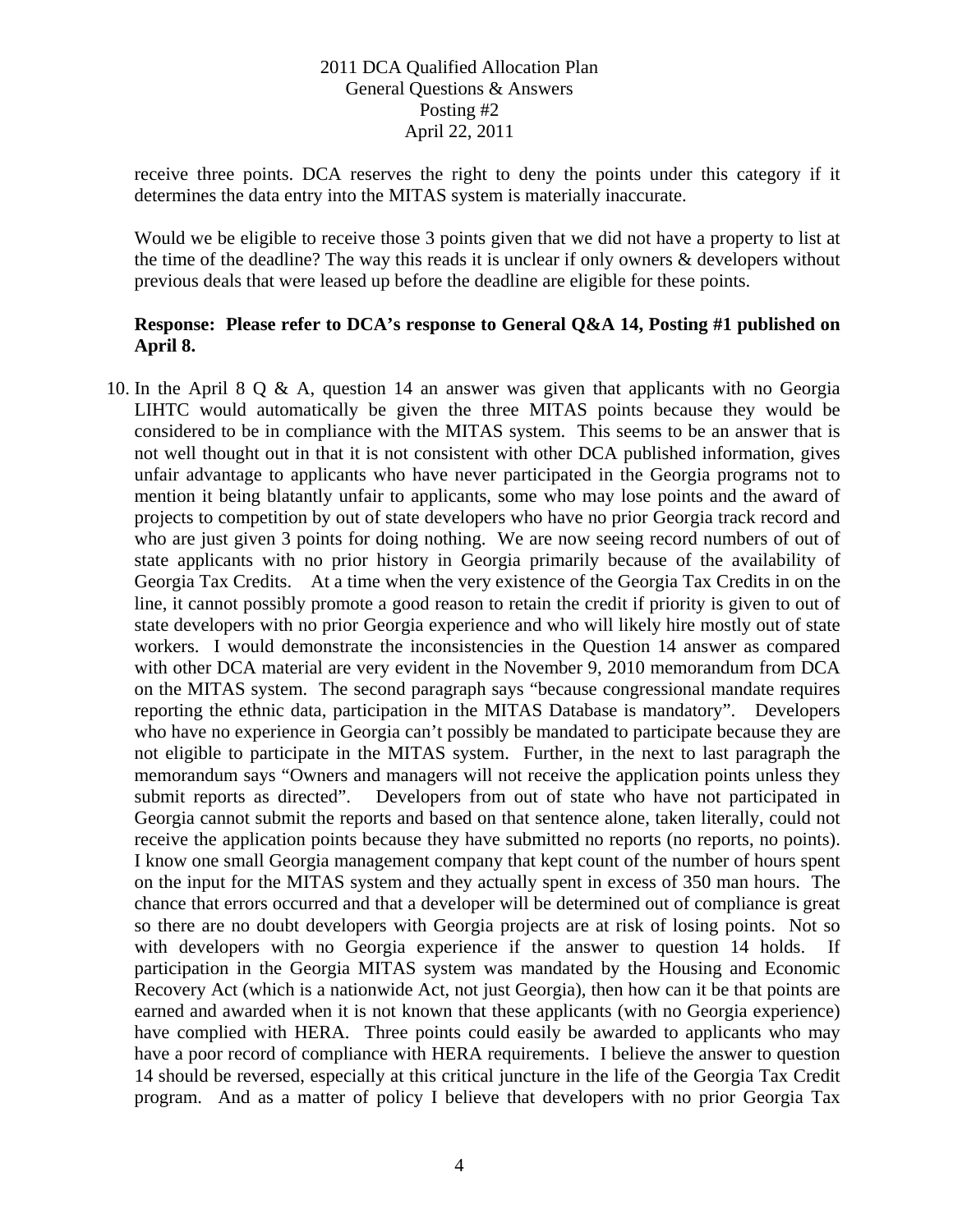Credit experience should never be give a point advantage over developers who have devoted a career to improving Georgia Housing but the answer given in question 14 does just that. The question is: Will you please reverse the answer to question 14?

## **Response: DCA will not reverse its previous answer. The data reporting is statutory for every tax credit developer. There is no point disadvantage for Georgia developers that meet the statutory and program requirements.**

11. The per project allocation cap is \$950,000 in credits. Am I correct in assuming that the 950k cap includes any bump in basis from DDA status?

### **Response: Yes, the per project credit allocation cap of \$950,000 includes any basis boost (QCT, DDA, or state designation, if any).**

12. We are reviewing a potential acquisition/rehab applicant that involves a particular property that has too many units for its acreage and we have determined that for the property to be viable going forward the overall unit numbers should be reduced (both for the purposes of reducing the overall number and to increase unit square footage). In that regard, does DCA have any specific guidelines on how many units can be removed from a particular property and still qualify as an acq/rehab preservation candidate? (We are still working on different scenarios but we are not talking about a 50% reduction but we may need to consider reducing unit numbers by 30% or so, especially to stay within the cap.)

### **Response: We are unable to answer the question as the information provided is insufficient for DCA to make a determination.**

13. A related question to #11 above, although the property is currently struggling in terms of occupancy, if we did substantially reduce unit numbers it could potentially result in permanent relocation of some current residents. The QAP indicates this is disfavored for obvious reasons but is permitted in certain circumstances. Are there any specific factors that DCA would consider in reviewing a proposal that would involve some permanent relocation? For instance, it is my understanding that nearby LIHTC properties have soft occupancies also so there would be some alternatives available and an overall reduction in unit numbers should benefit all DCA properties in the immediate area.

**Response: DCA will review the impact of any proposed displacement and relocation on the tenants of a proposed project and on the community in determining whether displacement can occur. The relocation plan must include details of available comparable replacement dwellings in the immediate vicinity of the project. However, applicants are encouraged to plan the rehabilitation in stages in order to minimize tenant displacement.** 

http://www.dca.ga.gov/housing/HousingDevelopment/programs/downloads/2011QAPDocs/Manual/2011%20OAH%20Manual/Application %20Process%20to%20Construction%20Completion/D.%20Federal%20Compliance%20and%20Relocation/Manual/2011%20Relocation%2 0Displacement%20Manual%20L.pdf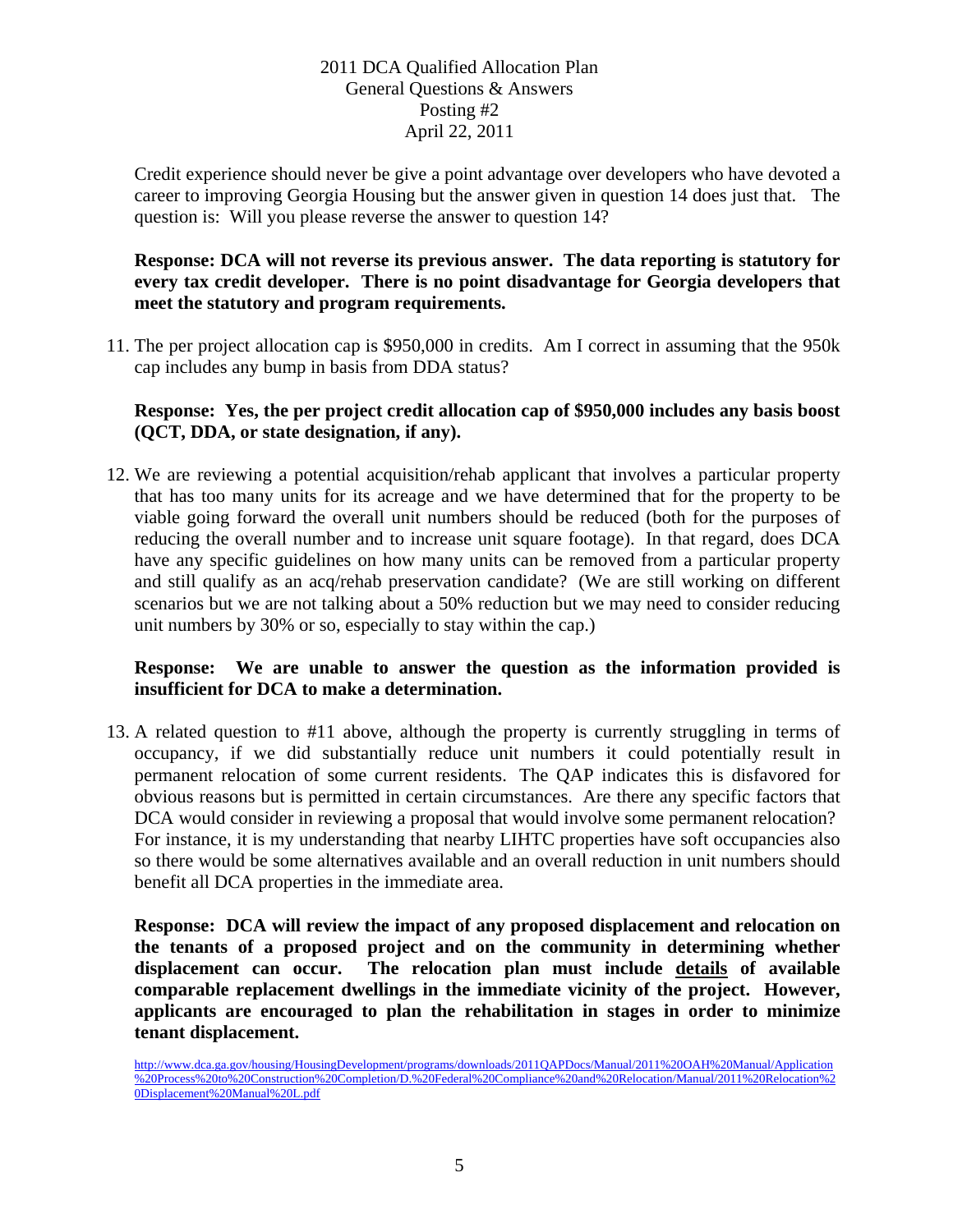14. Is the Phase I required to be completed at the time of the HOME Consent Request?

#### **Response: No, the Phase I Report is required to be submitted with the tax credit application.**

15. According to page 40 of 58 of the final 2011 Core QAP, the limitation on the amount of credits to be awarded to an Applicant is described as follows:

Maximum Ownership Interests. Applicants will be limited to direct or indirect Ownership interest in projects in which the combined total Federal Credit from the 2011 competitive funding round cannot exceed one million seven hundred thousand dollars (\$1,700,000)... This limitation applies to direct or indirect Ownership interests of all proposed Project Participants...

#### In the Q&A #1, DCA responded in question #26:

*"If a development team prepares an application for another developer during a competitive round (i.e. the development team and the other developer should be competitors during the competitive round), it is presumed that there will be financial interest in the project beyond earning a consulting fee for the sole purpose of putting together a tax credit application. As such, the development team will be subject to the credit cap per project participant.* 

This response from DCA appears to be different than the policy stated in the "Maximum Ownership Interests" section of the QAP, which speaks to common threads of ownership, and does not address developer-only limits. Based on the QAP's definition of Applicant and of Maximum Ownership Interests, please confirm that if the **Applicant is the owner** and if a developer entity has **no direct or indirect ownership interest** in a project, then that project will not count against that developer's "Maximum Ownership Cap."

**Response: DCA is looking for qualified entities that are part of the general partnership and development entities. Applicants will not be allowed to exceed DCA cap requirements through the use of turnkey development entities or the contracting of owner/developer responsibilities to a consultant. DCA will review consulting and turnkey developer entities to determine whether there is an indirect ownership interest exhibited through assumption of risk, sharing of profits, guarantees, decision making and other ownership responsibilities. Entities that elect to submit a project with these types of structures and have met maximum caps, do so at their own risk.** 

16. According to page 3 of 58 of the final 2011 Core QAP, the definition of a "consultant" is as follows:

"Consultant" means a third party entity that provides consulting services to project participants. An entity acting in the capacity of Owner, Developer or General Contractor or which provides technical assistance to the Owner, Developer or General Contractor is considered a Consultant. Consultants include, but are not limited to, construction management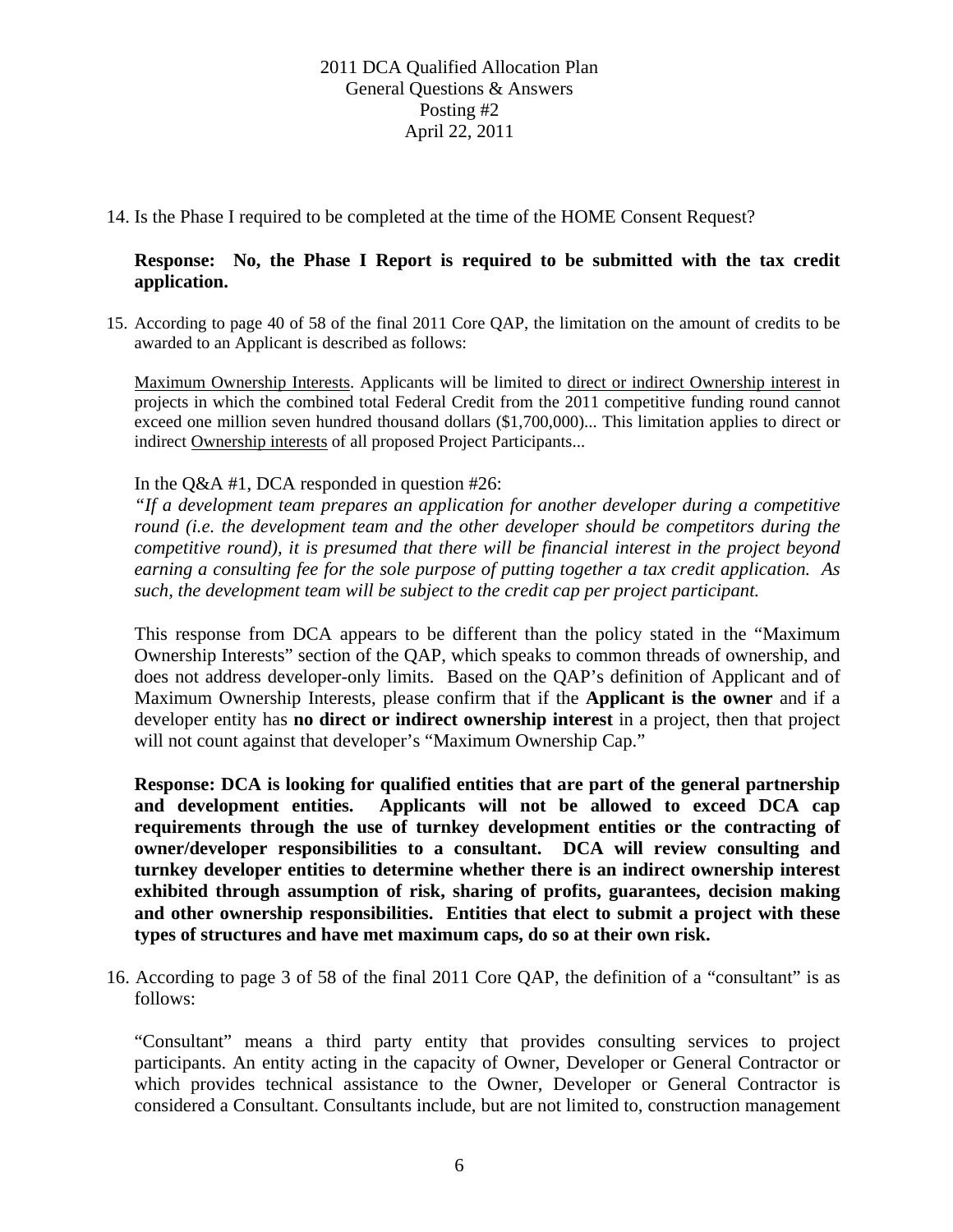consultants, interior design consultants, relocation specialists, tax credit application consultants, tenant certification consultants, HOPE VI Consultants etc...

Given the QAP definitions of Applicant and Maximum Ownership Interest referenced in the previous question, please confirm that "Consultants," as defined above, who are providing technical assistance to the owner, developer or general contractor and who have no direct or indirect ownership in the projects on which they consult, will not be limited to a tax credit allocation cap or a project cap on projects in which the Applicant is the owner.

**Response: DCA will be strictly enforcing maximum ownership interests during the 2011 round. It may limit the ability of entities that have reached the project cap to participate as turnkey developers or consultants.** 

17. On page 20 of 28 of Appendix II, Competitive Scoring Criteria of the final 2011 QAP, it states the following:

"Two points will be awarded if the General Partner and Developer of the proposed project has been a project participant in two low income housing tax credit projects..."

In the Q&A #1, DCA responded in question #9: *"If the General Partner and the Developer are different, each must have two projects that satisfy the listed criteria."* 

Could you please confirm that if the General Partner and the Developer are each comprised of two firms (there are co-General Partners and co-Developers), that points will be awarded to projects that have at least one firm in the General Partner and at least one firm in the Developer that each have two projects that satisfy the listed criteria? Or do all co-General Partners and all co-Developers need to have two projects that satisfy the listed criteria?

# **Response: All co-general partners and all co-developers will need to meet the listed criteria.**

18. Question: If a potential site has a stream and wetland area and the applicant applies for a permit from the U.S. Army Corps of Engineers are they still going to get a point reduction for construction within 100' of the wetland/stream area?

## **Response: Yes, one point will be deducted if any new construction activities that place impervious surfaces including paving, sidewalks, or buildings within 100 feet of any floodplain, wetlands, perennial stream, or intermittent stream.**

19**.** In the instructions for Submitting a Request for Determination of Project Team Qualifications, the last year of audited financial statements are included on the list of required documents for each member of the Project Team. Neither our General Partner or Development entities have audited financial statements. What other method would satisfy the requirement? Would a certification of the accountant's compilation be acceptable?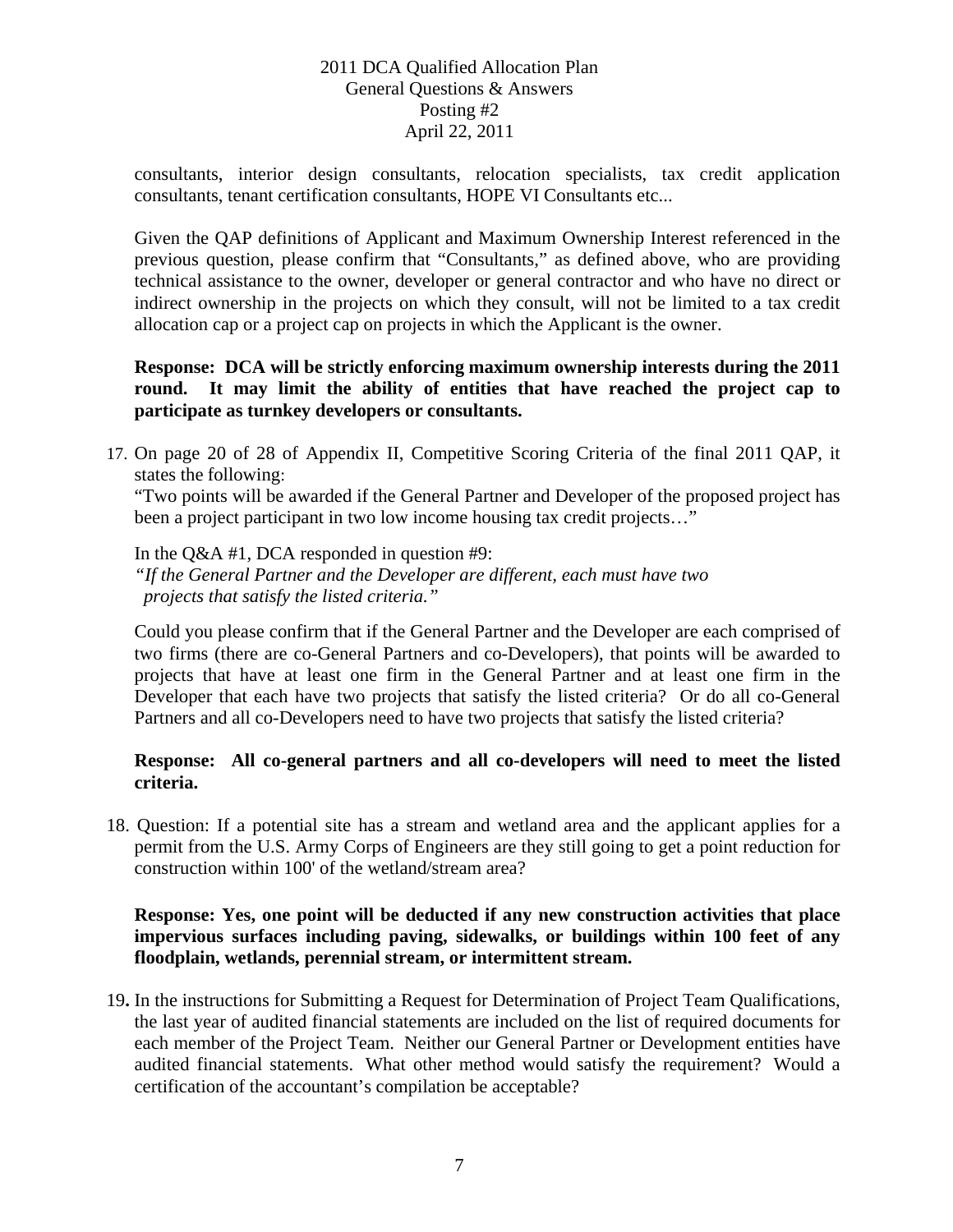### **Response: Please refer to General Questions & Answers (Questions #1 and #3) in this posting for guidance on financial disclosures.**

- 20. Applicant is under contract to acquire an existing affordable project that presently has a HOME loan on it and Applicant wishes to assume the HOME debt. Applicant wishes to include the assumed HOME debt amount as a source and part of the eligible basis in the project. TAB 6 of the QAP requires that Applicant must submit an estoppel letter and copies of the original agreements from the Lender, however, the Lender here is DCA.
	- How does Applicant obtain an estoppel and the needed documents from DCA to satisfy the requirements of TAB 6?
	- Does Applicant need DCA's HOME Loan Consent if this will be an assumption?
	- If Applicant needs DCA's Consent, do we fill out the DCA HOME Loan Consent Form and include the attachments?
	- Are there any other documents that we need to submit for the HOME Loan on May 12, 2011?

**Response: Applicants can obtain exact loan information by contacting the DCA Asset Management department for an Estoppel letter. DCA has in its possession all original loan documents and loan history so that information does not need to be included in the Application. It is not necessary to fill out a DCA HOME Consent Form to obtain permission to present an Application that includes the Assumption of a HOME loan as a financing source. However, you will need to provide such a request with your Performance Workbook by the May 12 deadline. Please note that DCA would not modify the existing HOME loan or payment set forth in the loan documents. DCA would also not subordinate to any new debt on the property. The following is also applicable to possible assumptions of existing DCA HOME loans.** 

**New HOME funds cannot be approved for any project currently financed with HOME funds until the expiration for the period of affordability. Preliminary approval to use an existing HOME loan as a financing source in an application does not constitute a complete review of feasibility or in any way indicate that threshold requirements have been met, or that the project will receive an award of tax credits. Approval to assume an existing HOME loan does not qualify for points under Appendix II XVII Leveraging of Resources.** 

- 21. If Applicant is assuming HOME funds...
	- Does "assumption" technically amount to an "award" of HOME Funds?
	- Does the 90% cap on total hard cost of the project of the completed unencumbered appraised value apply when "assuming" HOME Funds? (p.12 QAP threshold)
	- Does the 100% payment and performance Bond requirement apply in the "Assumption" of HOME Funds? (p.32 QAP Core)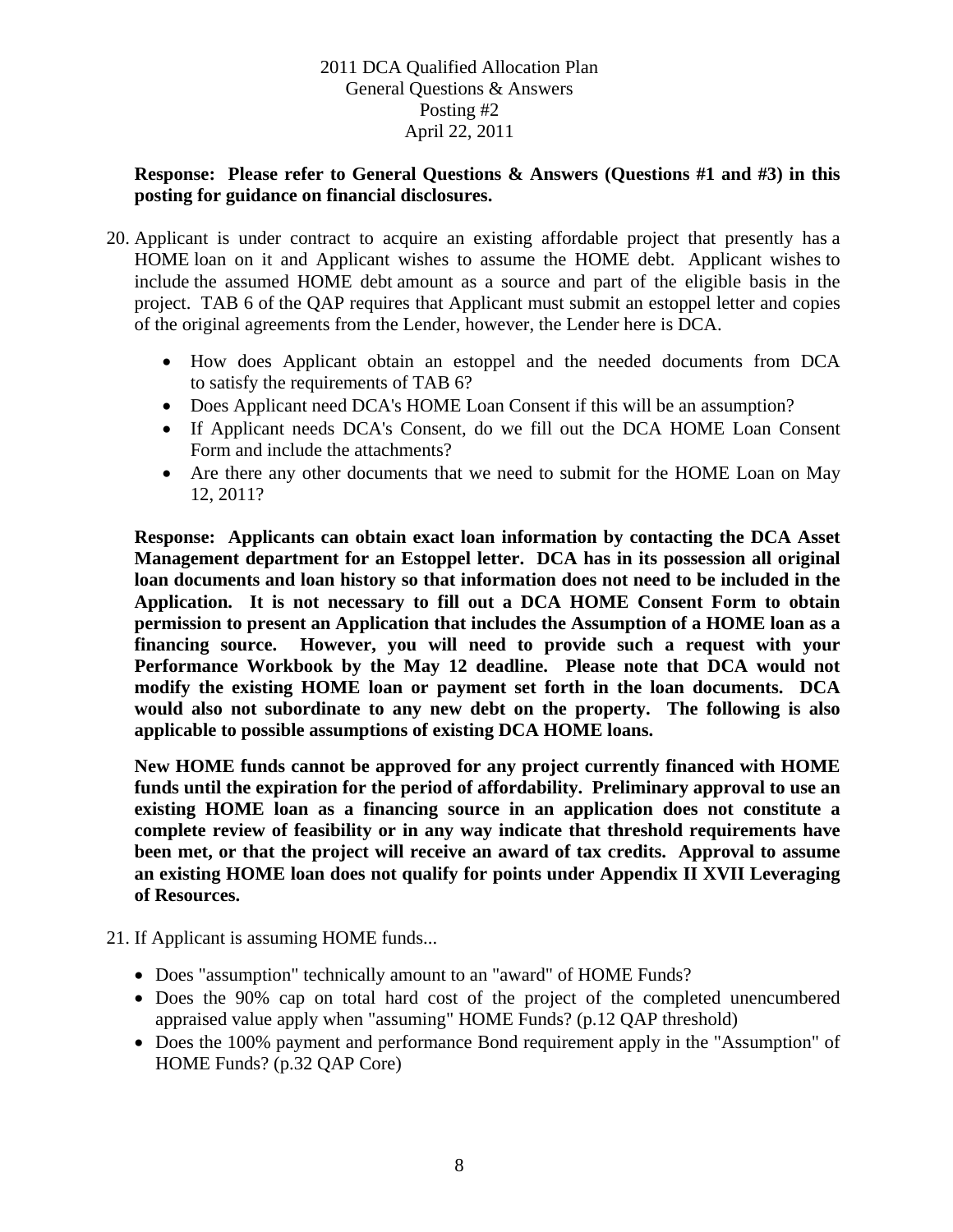**Response: An assumption of an existing DCA HOME loan does not amount to an "award" of HOME funds. Preliminary approval of assumption of an existing DCA HOME loan does not qualify for points under Appendix II XVII Leveraging of Resources Once the HOME loan is assumed, all existing HOME terms and conditions (including repayment schedule) will continue. The assumption of an existing HOME loan is generally not subject to the requirements specifically associated with new HOME loan.**

22. Our firm is currently looking to submit for the 2011 Round to become an approved management company. I wanted to ensure that we submitted the requested documentation so that there is not anything left out in the decision making process. As far as the performance workbook, the only tab that I see that references management is the Manager's performance questionnaire. Is this the only form we are to submit along with our principals' experience with Tax credit as mentioned on page 34 of 41 of the Qualified Allocation Plan Appendix I, C. "Management Company's Experience". Or do we need to submit any of the information included in required documents section of the performance workbook?

Please let me know what is needed so that we can ensure we comply with the required information.

### **Response: To become an approved management company you will need to complete the Manager's performance questionnaire and complete all fields of the Compliance History Summary for all properties that your company has managed that had audits from 2006, 2007, 2008, 2009, 2010 through May 1, 2011.**

23. In the QAP, page 23 of the Appendix I, Threshold Criteria, discusses conceptual site plans that will be included in applications. I understand it to be that we are providing a professional conceptual site plan, in accordance with the Architectural Manual.

Does this site plan require a local government approval? I don't see anything in there but want to be sure prior to submitting the application.

### **Response: No. The site plan does not require local government approval at the application stage.**

24. Tab 19 of the Application Check List requires submission of 'conclusively demonstrative documentation of current ownership and operation of 5 or more successful LIHTC projects in which you own a minimum 20% interest in the General Partner and Development entities'.

Could you define what is acceptable documentation for this requirement?

**Response: Please note that the Application Tabs Checklist (see #19) located in the Core Application has been modified and re-posted on DCA's website. Applicants should refer solely to the Performance Workbook for instructions on the documentation required for Determination of Project Team Qualifications.**